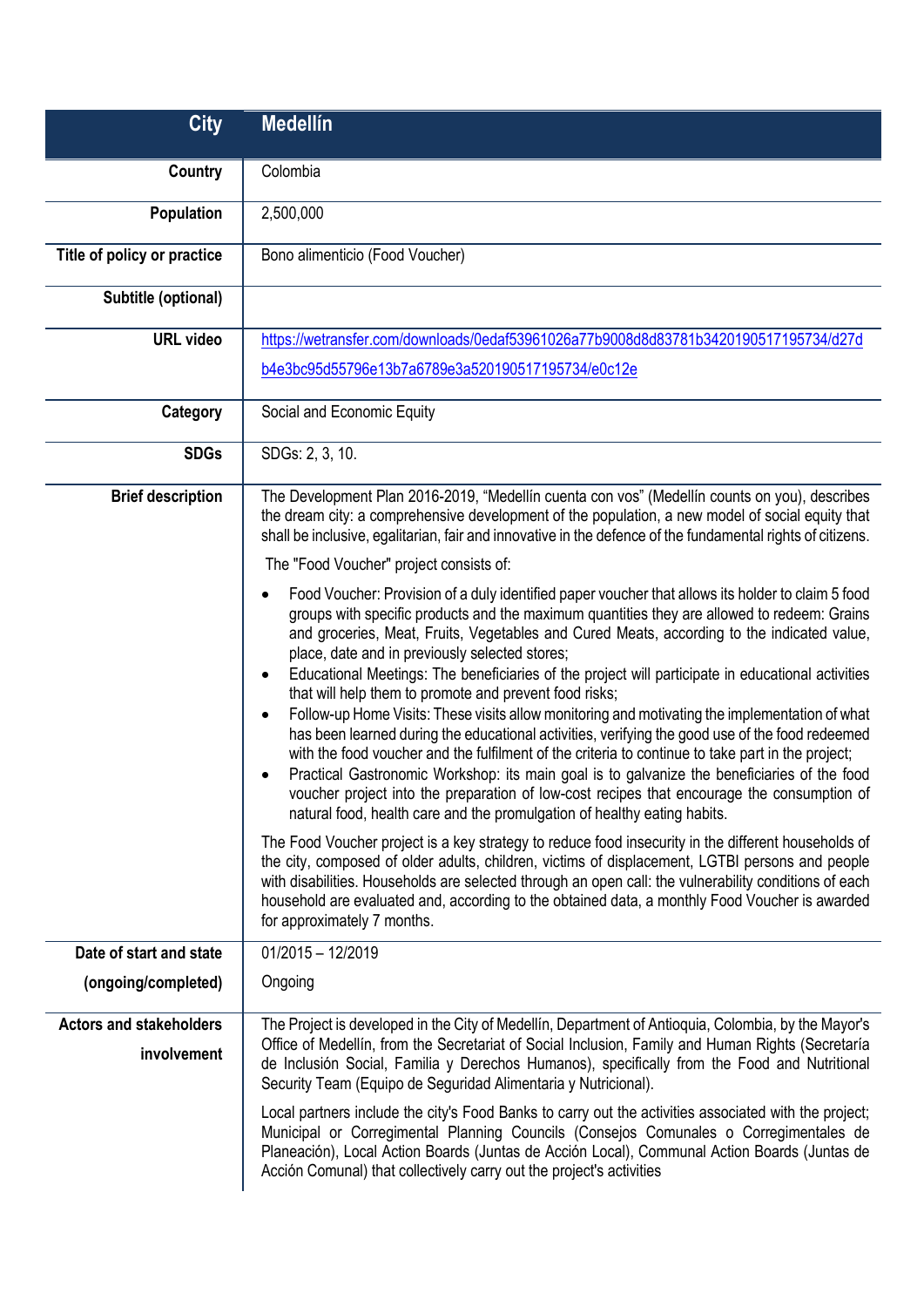| Approach   | Give priority to resources and select projects to develop;<br>Organize open call events in specific days to apply to the program;<br>$\bullet$<br>Verify the fulfilment of the criteria required to take part in the project;<br>Follow-up visits;<br>$\bullet$<br>Validate the level of food insecurity of each family;<br>Select the beneficiary families;<br>Involve all the families in educational meetings and hand out the food voucher;<br>Support and advise families at each stage of the project.                                                                                                                                                                                                                                                                                                                                                                                                                                                                                                                                                              |
|------------|---------------------------------------------------------------------------------------------------------------------------------------------------------------------------------------------------------------------------------------------------------------------------------------------------------------------------------------------------------------------------------------------------------------------------------------------------------------------------------------------------------------------------------------------------------------------------------------------------------------------------------------------------------------------------------------------------------------------------------------------------------------------------------------------------------------------------------------------------------------------------------------------------------------------------------------------------------------------------------------------------------------------------------------------------------------------------|
| Innovation | The implementation of the Food Voucher project is a model of socioeconomic innovation in the city<br>of Medellín: it allows to reduce food insecurity for the most vulnerable families through educational<br>meetings, home assistance and participation in practical gastronomic workshops. In the local or<br>international context, this project has not been developed with the strategies mentioned above and<br>can therefore be considered as separate contribution, whose main objective is not only developing<br>the market, guaranteeing access and permanent availability of food, but also educating and raising<br>the community awareness in order to eat properly, promote healthy eating habits and conditions at<br>moderate prices.<br>Bearing in mind that poverty and hunger are a global socio-economic situation, the Food Voucher<br>project can be adapted to or replicated in any country, city, department or municipality that wishes<br>to counteract these phenomena and improve the living conditions of their residents with high levels |
|            | of vulnerability and food insecurity.<br>Our city has become an important regional and global leader in the fight for overcoming poverty and<br>reducing violence, which has marked a remarkable increase of living conditions and greater<br>opportunities.                                                                                                                                                                                                                                                                                                                                                                                                                                                                                                                                                                                                                                                                                                                                                                                                              |
| Impact     | The Food Voucher project has an impact not only on the participating families, but it also boosts the<br>local economy of the commercial activities where the Food Voucher is redeemed and the<br>communities that surround them. The social policies are meant to improve the well-being and<br>inclusion of the citizens; moreover, the project is directed to families that, due to health problems,<br>religious beliefs and/or culture, do not eat certain foods; these foods are replaced in accordance<br>with their eating habits.                                                                                                                                                                                                                                                                                                                                                                                                                                                                                                                                |
|            | Moreover, a saving of approximately U\$80 per month has been registered: families can therefore<br>use this money to satisfy other basic needs such as health, education, transportation, public<br>services and housing among others. The availability of food that they previously couldn't buy and<br>the improvement of the citizens' quality of life increases social and economic equity, dignifies,<br>integrates and improves the socioeconomic conditions of households.                                                                                                                                                                                                                                                                                                                                                                                                                                                                                                                                                                                         |
|            | The attention given to vulnerable families with high levels of food insecurity through the Food<br>Voucher project during the years 2015 to 2019 has been as follows:                                                                                                                                                                                                                                                                                                                                                                                                                                                                                                                                                                                                                                                                                                                                                                                                                                                                                                     |
|            | Year 2015: 1,100 families                                                                                                                                                                                                                                                                                                                                                                                                                                                                                                                                                                                                                                                                                                                                                                                                                                                                                                                                                                                                                                                 |
|            | Year 2016: 2,052 families                                                                                                                                                                                                                                                                                                                                                                                                                                                                                                                                                                                                                                                                                                                                                                                                                                                                                                                                                                                                                                                 |
|            | Year 2017: 3,820 families                                                                                                                                                                                                                                                                                                                                                                                                                                                                                                                                                                                                                                                                                                                                                                                                                                                                                                                                                                                                                                                 |
|            | Year 2018: 3,602 families                                                                                                                                                                                                                                                                                                                                                                                                                                                                                                                                                                                                                                                                                                                                                                                                                                                                                                                                                                                                                                                 |
|            | Year 2019: 6,874 families                                                                                                                                                                                                                                                                                                                                                                                                                                                                                                                                                                                                                                                                                                                                                                                                                                                                                                                                                                                                                                                 |
| Inclusion  | The development of the Food Voucher project is achieved through alliances with non-profit<br>associations, such as the city's food banks, and with the local suppliers of each municipality and/or<br>corregimiento of the city. This allows not only to optimize time and to reduce transfer costs for the<br>families at the moment of the purchase, but it also increases in a representative way the sales in                                                                                                                                                                                                                                                                                                                                                                                                                                                                                                                                                                                                                                                         |